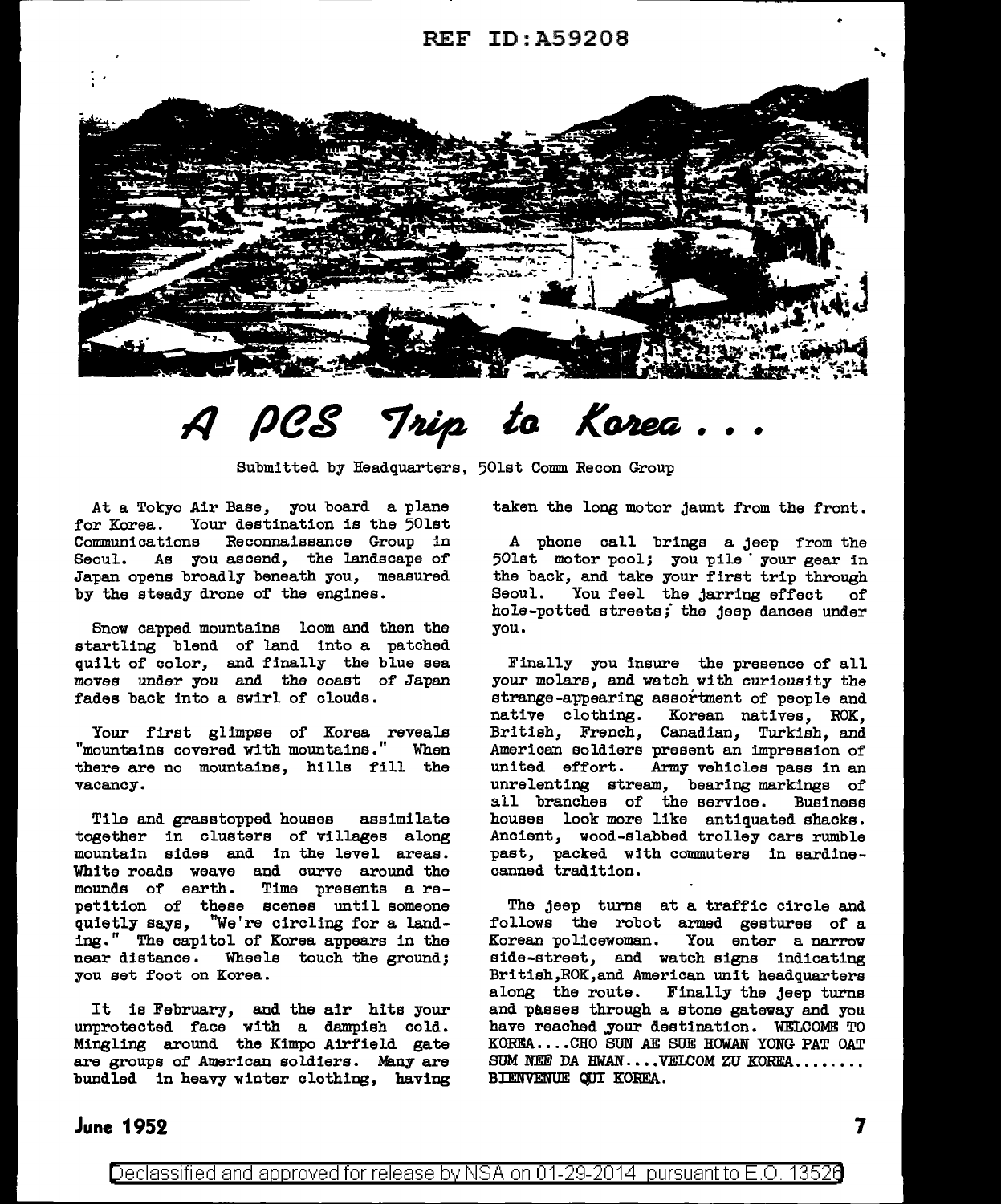# ASA REVIEW - June 1952, pp. 8-9, RELF ID: A59208 **The War in the Ether: THE TANNENBERG STORY**

### $-\text{(Cont-ident)}$

Heavy, gloomy, the towers of the Tannenberg Monument once towered against the sky of East Prussia. Grand and powerful stood behind them in those days the spirit of General Hindenburg, a symbol, as it were, of a force which must necessarily wreck anything that endeavors to attack it. The Battle of Tannenberg had become, since 1914, a symbol for the German people. Much has been written and spoken about this battle, but only little about that which was actually decisive for the course<br>of this mighty action. Tannenberg - a of this mighty action. symbol! Even for the one who knows! For it was at the same time a symbol of the ease with which small causes can unloose great effects, of the rapidity with which a great success can be achieved, if by accident the human inadequacy of wholly secondary and insignificant persons on the other side opens the way. Tannenberg - a symbol of mighty superiority and at the same time a symbol of fateful chance.

The Battle of Tannenberg was the first one in the history of man in which the interception of enemy radio traffic played a<br>decisive role. This is all the more re-This is all the more remarkable since the intercept service used by the Germans at that time was not yet systematically organized, and the intercepted radiograms represented many times the results of chance occurrences.

Several years after World War I a series of books was published which, among other subjects, dealt also with the Battle of Tannenberg. The main ones were: Hindenburg's "Aus Meinem Leben," Ludendorff's "Erinnerungen, "General Danilov's "Russland in Weltkrieg,"and the German Archives publication ''Der Weltkrieg 1914-18." In the three last - named publications the question of intercepting the radiograms of the Russian Army before and during the

battle is lut nowhere is it discus89d fully. In the German Archives publication the intercepted radiograms of the Russians are touched upon briefly; but there are many sentences attempting to prove .that all the Russian radiograms intercepted at that time had no influence whatever on the outcome of the battle.

What are the real facts in the case?

At 1400 hours 23 August 1914 the new head of the German Eighth Army, General Von Hindenburg, and his Chief of Staff, Major General Ludendorff, arrived in Marienburg and assumed immediate command. The Eighth Army, which was to defend East Prussia, was composed on that day of an Eastern Group (I Reserve Corps, XVII Army Corps, and First Cavalry Division) on the Nordenburg-Insterburg Line, and a Western Group {mostly the XX Army Corps) in the region of Tannenberg. The I Army Corps was being transported by railroad from the Eastern Group via Marienburg to the Western Group.

The Eastern Group was facing the Russian First Army (General Rennenkammf) consisting of the XX, III, IV, and II Army Corps as well as five and one-fourth cavalry divisions; the Western Group was facing the Russian Second Army (General Samsonov), consisting of the VI, XIII, XV, XXIII, and I Army Corps, as well as three cavalry divisions. The two Russian Armies formed an Army Group under General Shilinski.

The Germans had the following radio communications: two heavy radio stations in the Army Staff Headquarters; one heavy and two light stations in the First Cavalry Division, making a total of five mobile radio stations for the entire Army. In addition there was one radio station each

discussed; **Translated from orisinal German materials lty Dr. Ray W. Pettensill** 

**8 ASA Review** 

in the garrisons of Koenigsbarg, Grau denz, and Thorn.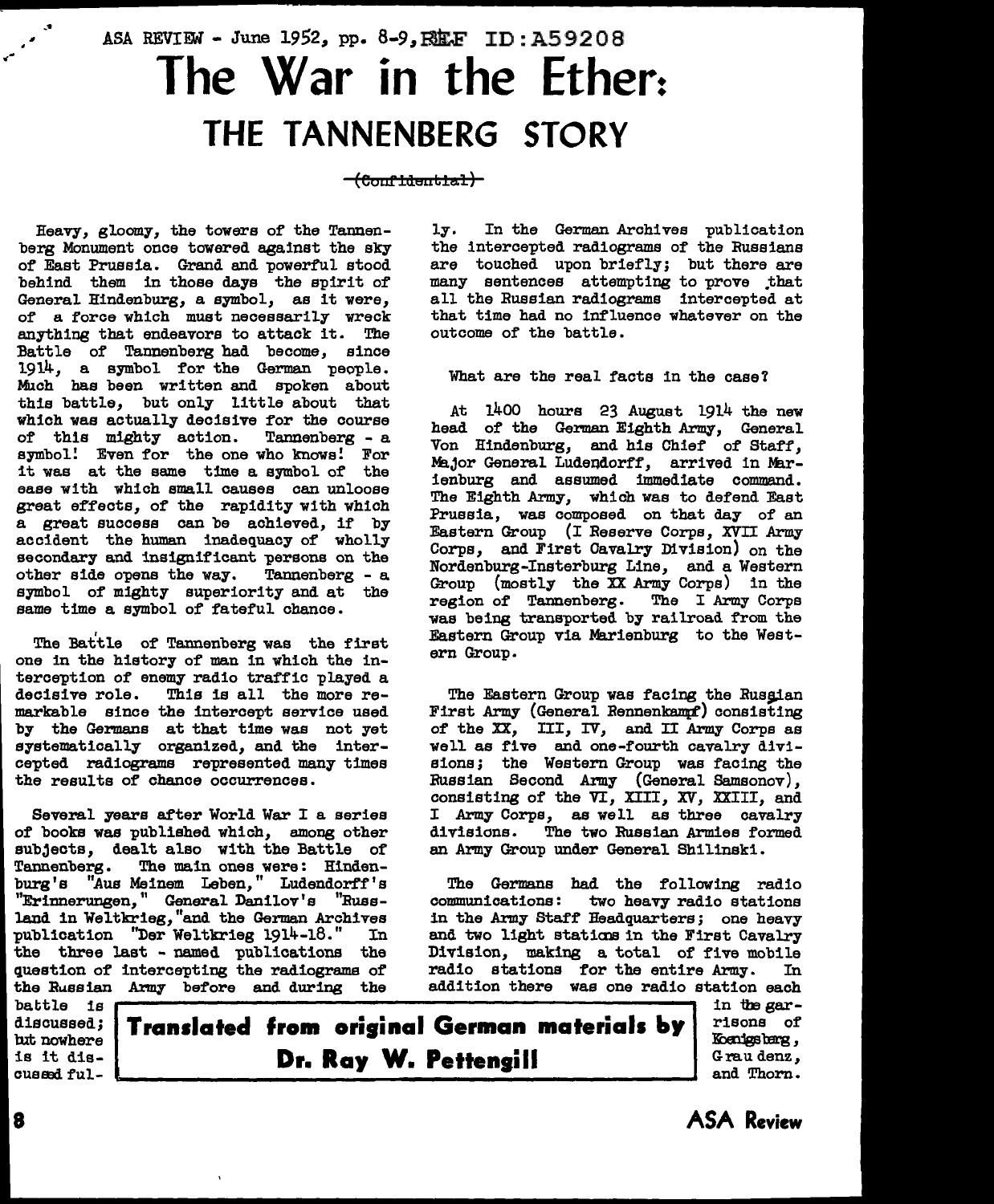The outfitting of the Russian Army Group with radio equipment, and its distribution cannot be accurately given; it seems, however, that most of the staff headquarters down to the corps staffs were outfitted with radio stations. At the outbreak of the war there was one radio company each in I, II, IX,and XV Army Corps in European Russia, as well as in the Caucasian Corps. As can be seen from the above, I and *XV*  Corps belonged to the Russian Second Army, and III Corps to the Russian First Army. Each of the companies which had been organized in the years immediately preceding the outbreak of the war had at its disposal at least six radio stations.

 $\ddot{\phantom{1}}$ 

General Shilinski's objective was - according to directives of 13 August - to make a decisive attack in.which the First Army was to surround the German left wing (the Eastern Group) and prevent its retreat to Koenigsberg, while the Second Army was to advance into East Prussia south of Koenigsberg in order to cut off the enemy's retreat to the Vistula and attack him in the rear.

The German Army Staff Headquarters obtained information on this objective of the Russians through an order which was found on a Russian officer who had fallen in the battles around Gawaiten on 20 August. This order contained an extract from the above-mentioned directive of General Shilinski.

Almost simultaneously with the arrival of this order in the German Army Staff Headquarters, a Russian radiogram was intercepted which mentioned this attack and contained attacking orders for the Russian IV Army Corpe (which was attached to the First Army). Thia telegram was, therefore, a confirmation of the order found on the fallen Russian officer.

Hindenburg now knew that for the present Rennenkampf was no menace. Therefore, in the course of the day he was able to decide to decrease still further the number of troops which were facing the Russian First Army and to withdraw the entire XVII Army Corps in the direction of the south.

Hindenburg now went over to the I Army Corps. On his way down there, when he was passing Loebau, another intercepted radiogram of no less importance was handed to him. This time the organization and destination of the Russian Second Army were completely revealed. This radiogram, also in plain text, was dated 0600 hours 25 August and contained an order of General Samsonov to the Russian XIII Army Corps. To be sure, this radiogram was somewhat garbled.

The intercepted contents were as follows:

"After battling along the front of the XV Army Corps the enemy corps retreated on 24 August in the direction of Osterode. According to information..... the land defense brigade by Gilgenburg ••••• The First Army pursues the enemy further, who retreats to Koenigsberg-Rastenburg. On 25 August the Second Army proceeds to the Allenstein-Osterode Line; the main strength of the Army Corps occupies: XIII Corpe the Gimmendorf-Kurken Line; *XV* Corps Nadrau-Paulsgut; XXIII Corps Michalken-Gr. Gardiene. Boundaries between the Army Corps on advance march: Between XIII and XV the Maschaken-Schwedrich Line; between *XV* and XXIII, the Neidenburg-Wittingwalde Line. Then I Corps to remain in District 5, to protect Army's left flank... • The VI Army Corps advances to the region Biachofsburg-Rothfliess, to protect the right flank. To protect station Rastenburg the 4th Cav. Div., subordinate to VI Army Corps, will remain in Sensburg to observe region between the Rastenburg-Bartenstein Line and Seeburg-Heilsberg-The 6th and 15th Cav. Div....staff quarters 2 Amy in Ostrolenka. ''

When General Von Hindenburg arrived at 1300 hours on 25 August at the General Command Staff of the I Army Corps, he was thus also completely informed on the mission of the Russian Second Army for that day. It was decided to begin the German It was decided to begin the German attack on the following day. On the same day at 2030 hours the orders for the army to attack on 26 August were released in Riesenburg.

On the evening of 23 August General Von Hindenburg's operational plan was essen-<br>tially complete. The entire Eighth Army The entire Eighth Army was to be concentrated for the attack on<br>the Russian Second Army. The XX Army the Russian Second Army. Corps was already organized,primarily only for defense purposes. The I Army Corpsbeing transported by railroad - was to be stationed to the right of the XX Corps, to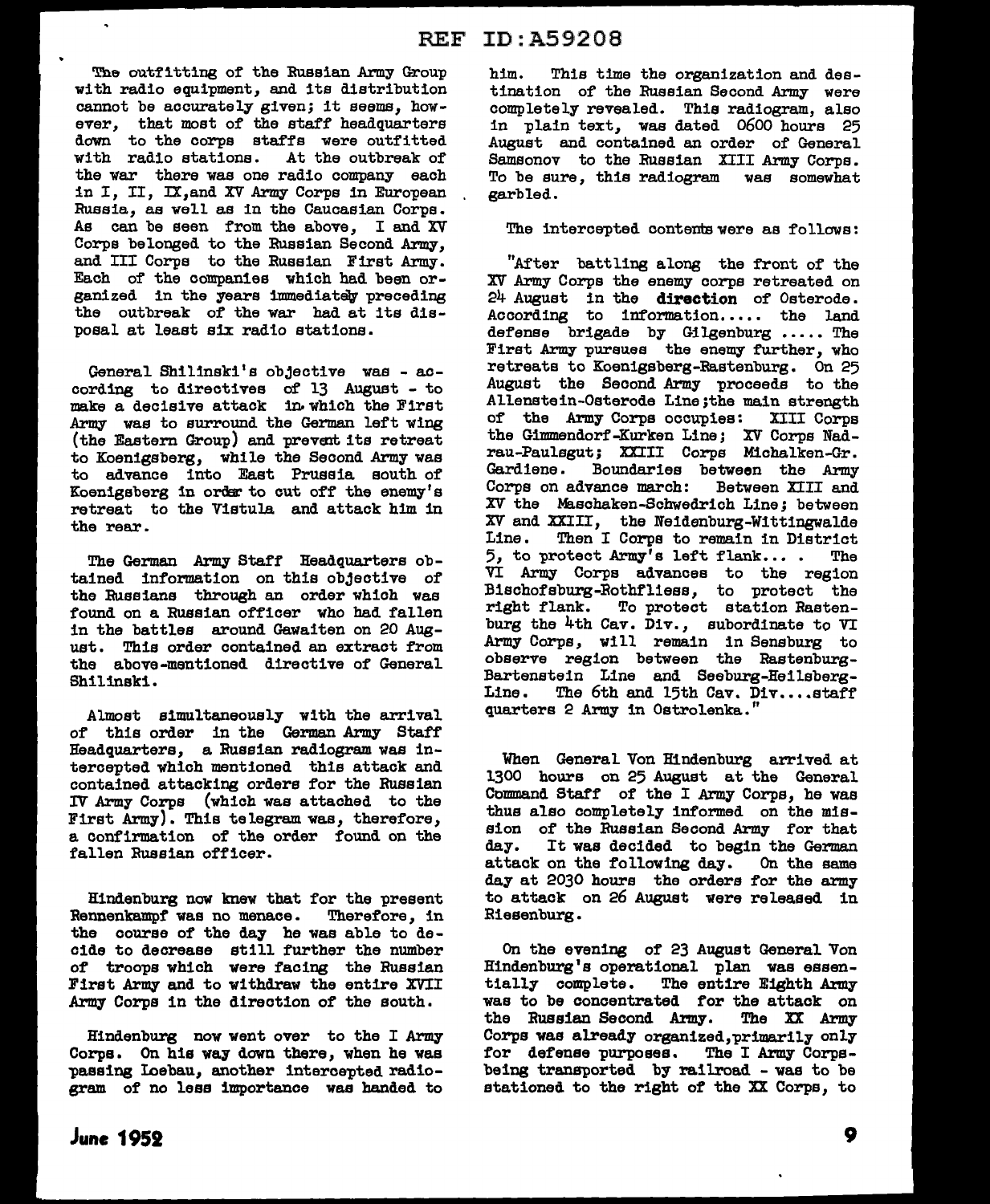attack the left flank of the enemy, and<br>then the rear. The principal part of the The principal part of the XVII Corpe and the I Reserve Corpe (until then in the Eastern Group) were to march in a southerly direction and attack the right flank of the Russian Second Army. The two last-named corps were at that time still at a distance of about three days' march. Only the cavalry division and a small portion of the infantry of the XVII Corpe were to remain behind to face the Russian Nieman Army.

How far this plan was capable of being carried out depended, on the one hand, on General Rennenkampf'e tactics when he discovered the departure of the two German Army Corpe and, on the other hand, on the ability of the XX Corpe to maintain its position until the concentration of the Eighth Army.

On 23 August the battle began along the front of the German XX Army Corps, where<br>the Russians started to attack. The Gerthe Russians started to attack. mane at first maintained their positions, but - to reserve their strength until actual crisis - retreated somewhat on the 24th. On this day several radiograms were intercepted, which, among other things, gave information on the line of march and the mission of the Russian XIII Army. Thia Corpe was to circle around the left flank of the German XX Corps and appear in the rear of the Corps' 37th Infantry Division.

The Germans succeeded in avoiding this encirclement without too great losses oq their aide.

On 25 August they continued with the concentration of the Eighth Army troops. On this day General Von Hindenburg intended to leave for the front early in the morning,meet the head of the I Army Corps, General Von Francois, in Montawa, to acquaint him with the existing situation.

Before hie departure from Marienburg a radiogram was handed to him which had been intercepted in the night of August 24-25. This radiogram, which was not enciphered, but had been sent in plain text, contained (which until then had never happened) a operational order of General Rennenkampf to the IV Army Corps. From this intercepted radiogram General Von Hindenburg obtained information on the future aims of the Russian First Army,

which up till then had been completely unknown to him. Among other things, the radiogram stated that the First Army would not reach the Gerdauen-Altenburg-Wehlau line until 26 August with the southern flank (IV Corps) at Gerdauen. Also the marching goal for the 25th was given, which was to be several miles east of the above-mentioned line.

 $\epsilon$ 

One must admit that it was a piece of unusually good fortune for the Germane that both these radiograms wereintercepted on the morning of 25 August, that is, at a time when critical decisions had to be made. It seems the more remarkable that It seems the more remarkable that these two radiograms were the only ones of sufficient length, and whose contents really were of a deciding factor, which were sent in plain text by the Russians, and intercepted by the German radio stations from the beginning of the war until the middle of September, 1914.

On 26 and 27 August the I and XX Army Corps prepared to attack the left flank of the Russian Second Army. The German divisions which had advanced the farthest toward the right (the 5th Land Defense Brigade and the 2nd Infantry Division) met with stiff opposition, and for a while the situation was critical. On the forenoon of the 27th, Russian radiograms were intercepted which disclosed that the Russians were expecting reenforcements or perhaps had already received them, among others, the Third Guard Division from Warsaw (which was attached to the XXIII Army<br>Corps). This information contributed to This information contributed to the fact that General Von Francois (I Army Corps) no longer deemed it possible to proceed eastward tp Neidenburg 1n order to sever the enemy's connections in the rear, but decided to turn the attack in a southerly and southeasterly direction.

The left wing of the XX Army Corps, which on 26 August had not been drawn into the battle to any great extent, was attacked by the Russians early in the morn-<br>ing of the 27th. The attack gradually The attack gradually spread out more and more toward the north and finally reached the German Third Reserve Division, which was on the left of<br>the XX Army Corps. A Russian radiogram A Russian radiogram which was intercepted by the Germana now gave information on the attack mission of the opposing Russian XV Army Corps and re-(Continued on page 34)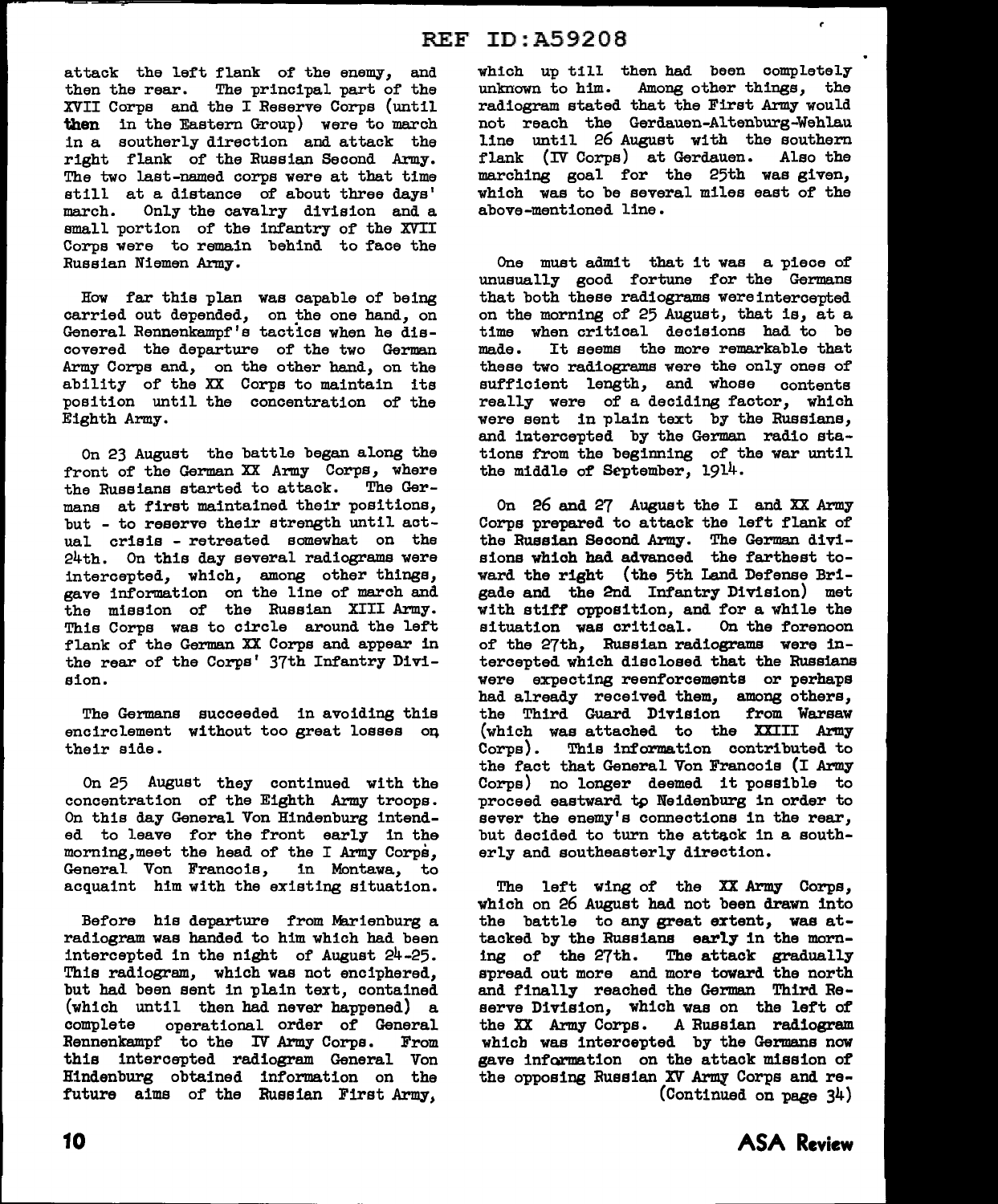## REF ID: A59208



## **Vint Hill Housing**

Nearly all the landscaping has been completed for the eight-unit row houses for NCO's at VHFS.

Five of these buildings, completed in 1950, lie adjacent to the newly constructed officers quarters. Each has a spacious cement terrace off of the front door. The entire unit has a cement basement and each apartment has an individual gas-fired apartment has an individual gas-fired forced warm air furnace. rooms;three bedrooms, a kitchen and a combination living and dining room. floors are all hardwood and each kitchen<br>has a pleasent forced ventilation. The has a pleasant forced ventilation. units have 1080 square feet of living space.

Two new 2-atory buildings to house offi-

cera and their families were completed at VBFS last November and were immediately There are many conveniences offered in these structures which have<br>fireproof asbestos cement shingles. An L fireproof asbestos cement shingles. shaped utility room services two apart-<br>ments. It has a washing machine and ments. It has a washing machine and<br>laundry tubs. The combination living and The combination living and dining room ia large in aize,approximately 20 feet by 11 feet, and two  $11$  feet by  $14$ feet. The modern kitchen is  $7\frac{1}{2}$  feet by 14 feet, and has ample closet room and cabi-<br>nets. The first floor is of asphalt tile The first floor is of asphalt tile<br>tairs is found hardwood. The exand upstairs is found hardwood. terior approaches are of cement and parking area ia found in the rear.

Large picture windows, which have small panes encased in eteel,allow the rays of a pleasant Virginia sun to brighten the household.Each unit houses eight families.



..